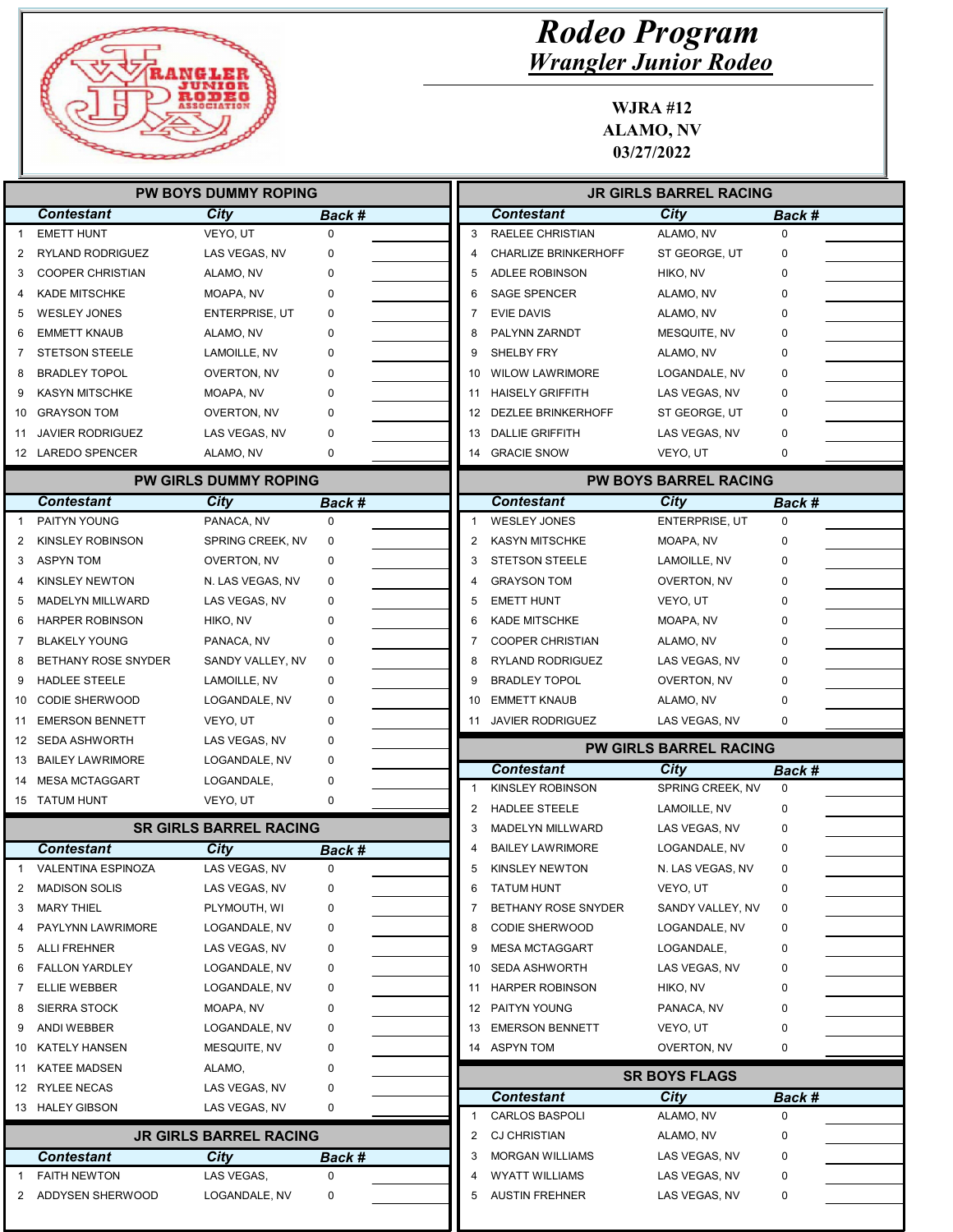

|                               | <b>SR BOYS FLAGS</b>        |                            |               |  |  |
|-------------------------------|-----------------------------|----------------------------|---------------|--|--|
| <b>Contestant</b>             |                             | City                       | <b>Back #</b> |  |  |
| <b>HUNTER FRY</b><br>6        |                             | ALAMO, NV                  | 0             |  |  |
| 7 LEVINECAS                   |                             | LAS VEGAS, NV              | 0             |  |  |
|                               |                             | <b>JR BOYS FLAGS</b>       |               |  |  |
|                               |                             |                            |               |  |  |
| <b>Contestant</b>             |                             | <b>City</b>                | Back #        |  |  |
| STIHL YARDLEY                 |                             | LOGANDALE,                 | 0             |  |  |
| <b>CHET WALCH</b><br>2<br>3   | <b>COLTON WILLIAMS</b>      | HIKO, NV<br>ALAMO, NV      | $\Omega$<br>0 |  |  |
| <b>CADE STEWARD</b>           |                             | LOGANDALE, NV              | 0             |  |  |
| <b>RYLAN SPROUL</b><br>5      |                             | OVERTON, NV                | 0             |  |  |
| 6                             | <b>MASON STEWARD</b>        | LOGANDALE,                 | 0             |  |  |
| KASH JEPSON<br>7              |                             | LAS VEGAS, NV              | 0             |  |  |
| PORTER SOLIS<br>8             |                             | LAS VEGAS, NV              | 0             |  |  |
|                               |                             |                            |               |  |  |
|                               |                             | <b>PW BOYS FLAGS</b>       |               |  |  |
| <b>Contestant</b>             |                             | City                       | <b>Back #</b> |  |  |
|                               | <b>JAVIER RODRIGUEZ</b>     | LAS VEGAS, NV              | 0             |  |  |
| <b>GRAYSON TOM</b><br>2       |                             | OVERTON, NV                | 0             |  |  |
| <b>EMMETT KNAUB</b><br>3      |                             | ALAMO, NV                  | 0             |  |  |
| <b>WESLEY JONES</b><br>4      |                             | <b>ENTERPRISE, UT</b>      | 0             |  |  |
| 5                             | <b>KASYN MITSCHKE</b>       | MOAPA, NV                  | U             |  |  |
| <b>BRADLEY TOPOL</b><br>6     |                             | OVERTON, NV                |               |  |  |
| <b>EMETT HUNT</b><br>7        |                             | VEYO, UT                   | 0             |  |  |
| <b>KADE MITSCHKE</b><br>8     |                             | MOAPA, NV                  | 0             |  |  |
| 9                             | RYLAND RODRIGUEZ            | LAS VEGAS, NV              | 0             |  |  |
| 10                            | <b>STETSON STEELE</b>       | LAMOILLE, NV               | 0             |  |  |
| 11 COOPER CHRISTIAN           |                             | ALAMO, NV                  | 0             |  |  |
|                               |                             | <b>SR GIRLS GOAT TYING</b> |               |  |  |
| <b>Contestant</b>             |                             | City                       | Back #        |  |  |
| <b>ALLI FREHNER</b>           |                             | LAS VEGAS, NV              | 0             |  |  |
| <b>MADISON SOLIS</b><br>2     |                             | LAS VEGAS, NV              | 0             |  |  |
| 3                             | PAYLYNN LAWRIMORE           | LOGANDALE, NV              | 0             |  |  |
| <b>RYLEE NECAS</b>            |                             | LAS VEGAS, NV              | 0             |  |  |
| 5                             | VALENTINA ESPINOZA          | LAS VEGAS, NV              | 0             |  |  |
| <b>SIERRA STOCK</b>           |                             | MOAPA, NV                  | 0             |  |  |
| 6<br><b>HALEY GIBSON</b><br>7 |                             | LAS VEGAS, NV              | 0             |  |  |
|                               |                             |                            |               |  |  |
| ELLIE WEBBER<br>8             |                             | LOGANDALE, NV              | 0             |  |  |
| <b>KATEE MADSEN</b><br>9      |                             | ALAMO,                     | 0             |  |  |
| <b>FALLON YARDLEY</b><br>10   |                             | LOGANDALE, NV              | 0             |  |  |
| 11 ANDI WEBBER                |                             | LOGANDALE, NV              | 0             |  |  |
|                               |                             | <b>JR GIRLS GOAT TYING</b> |               |  |  |
| <b>Contestant</b>             |                             | City                       | Back #        |  |  |
| SHELBY FRY<br>-1              |                             | ALAMO, NV                  | 0             |  |  |
| 2                             | <b>HAISELY GRIFFITH</b>     | LAS VEGAS, NV              | 0             |  |  |
| <b>SAGE SPENCER</b><br>3      |                             | ALAMO, NV                  | 0             |  |  |
| 4                             | ADLEE ROBINSON              | HIKO, NV                   | 0             |  |  |
| <b>TALEE WALCH</b><br>5       |                             | ALAMO, NV                  | 0             |  |  |
| 6                             | <b>CHARLIZE BRINKERHOFF</b> | ST GEORGE, UT              | 0             |  |  |
| <b>GRACIE SNOW</b><br>7       |                             | VEYO, UT                   | 0             |  |  |
|                               |                             |                            |               |  |  |
|                               |                             |                            |               |  |  |
|                               |                             |                            |               |  |  |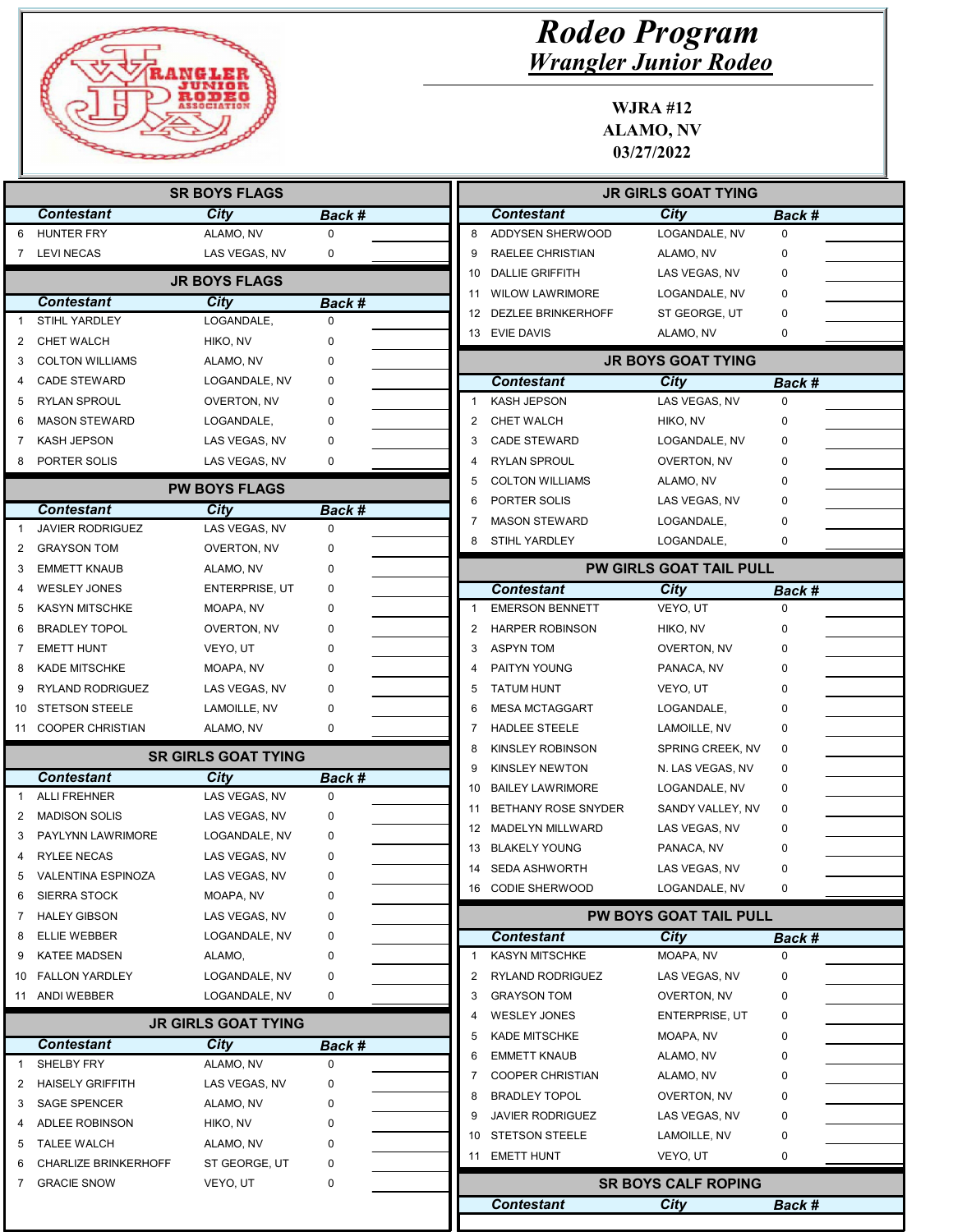

|                            |                             | <b>SR BOYS CALF ROPING</b>       |                       |    |                                              | <b>PW GIRLS BREAKAWY ROPING</b> |                       |
|----------------------------|-----------------------------|----------------------------------|-----------------------|----|----------------------------------------------|---------------------------------|-----------------------|
|                            | <b>Contestant</b>           | City                             | Back #                |    | <b>Contestant</b>                            | City                            | Back #                |
|                            | <b>WYATT WILLIAMS</b>       | LAS VEGAS, NV                    | 0                     | 6  | MADELYN MILLWARD                             | LAS VEGAS, NV                   | $\mathbf 0$           |
| 2                          | <b>AUSTIN FREHNER</b>       | LAS VEGAS, NV                    | 0                     | 7  | <b>CODIE SHERWOOD</b>                        | LOGANDALE, NV                   | 0                     |
| з                          | <b>CJ CHRISTIAN</b>         | ALAMO, NV                        | 0                     | 8  | PAITYN YOUNG                                 | PANACA, NV                      | $\Omega$              |
|                            | <b>CONNER THEIL</b>         | PLYMOUTH, WI                     | 0                     | 9  | <b>HARPER ROBINSON</b>                       | HIKO, NV                        | 0                     |
| 5                          | <b>MORGAN WILLIAMS</b>      | LAS VEGAS, NV                    | 0                     | 10 | <b>TATUM HUNT</b>                            | VEYO, UT                        | 0                     |
|                            |                             | <b>SR GIRLS BREAKAWAY ROPING</b> |                       | 11 | <b>SEDA ASHWORTH</b>                         | LAS VEGAS, NV                   | 0                     |
|                            | <b>Contestant</b>           |                                  |                       | 12 | <b>EMERSON BENNETT</b>                       | VEYO, UT                        | 0                     |
|                            | ELLIE WEBBER                | City<br>LOGANDALE, NV            | Back #<br>$\mathbf 0$ | 13 | <b>MESA MCTAGGART</b>                        | LOGANDALE,                      | 0                     |
| 2                          | <b>FALLON YARDLEY</b>       | LOGANDALE, NV                    | 0                     | 14 | KINSLEY NEWTON                               | N. LAS VEGAS, NV                | 0                     |
| 3                          | <b>MADISON SOLIS</b>        | LAS VEGAS, NV                    | 0                     |    |                                              | <b>PW BOYS BREAKAWAY ROPING</b> |                       |
|                            | <b>VALENTINA ESPINOZA</b>   | LAS VEGAS, NV                    | 0                     |    |                                              | City                            |                       |
| 5                          | ANDI WEBBER                 | LOGANDALE, NV                    | 0                     | -1 | <b>Contestant</b><br><b>COOPER CHRISTIAN</b> | ALAMO, NV                       | Back #<br>$\mathbf 0$ |
|                            | <b>RYLEE NECAS</b>          |                                  | 0                     | 2  | <b>WESLEY JONES</b>                          |                                 | 0                     |
| 6                          |                             | LAS VEGAS, NV                    |                       |    | <b>KADE MITSCHKE</b>                         | <b>ENTERPRISE, UT</b>           | 0                     |
|                            | <b>ALLI FREHNER</b>         | LAS VEGAS, NV                    | 0                     | 3  |                                              | MOAPA, NV                       | 0                     |
| 8                          | <b>HALEY GIBSON</b>         | LAS VEGAS, NV                    | 0                     | 5  | <b>EMMETT KNAUB</b>                          | ALAMO, NV                       | 0                     |
| 9                          | <b>MARY THIEL</b>           | PLYMOUTH, WI                     | 0                     |    | RYLAND RODRIGUEZ                             | LAS VEGAS, NV                   | 0                     |
|                            |                             | <b>JR BOYS BREAKAWAY ROPING</b>  |                       | 6  | <b>EMETT HUNT</b>                            | VEYO, UT                        | 0                     |
|                            | Contestant                  | City                             | Back #                |    | <b>GRAYSON TOM</b>                           | OVERTON, NV                     |                       |
|                            | <b>RYLAN SPROUL</b>         | OVERTON, NV                      | 0                     | 8  | <b>LAREDO SPENCER</b>                        | ALAMO, NV                       | 0                     |
| 2                          | <b>KASH JEPSON</b>          | LAS VEGAS, NV                    | 0                     | 9  | <b>JAVIER RODRIGUEZ</b>                      | LAS VEGAS, NV                   | 0                     |
| 3                          | <b>COLTON WILLIAMS</b>      | ALAMO, NV                        | 0                     | 10 | <b>STETSON STEELE</b>                        | LAMOILLE, NV                    | 0                     |
| 4                          | <b>BLAZE MCDANIEL</b>       | SPRING CREEK, NV                 | 0                     | 11 | <b>BRADLEY TOPOL</b>                         | OVERTON, NV                     | 0                     |
| 5                          | <b>CHET WALCH</b>           | HIKO, NV                         | 0                     |    | 12 KASYN MITSCHKE                            | MOAPA, NV                       | 0                     |
| 6                          | <b>STIHL YARDLEY</b>        | LOGANDALE,                       | 0                     |    |                                              | <b>SR GIRLS POLES</b>           |                       |
|                            | <b>CADE STEWARD</b>         | LOGANDALE, NV                    | 0                     |    | <b>Contestant</b>                            | City                            | Back #                |
|                            |                             |                                  |                       |    | VALENTINA ESPINOZA                           |                                 | $\mathbf 0$           |
|                            | PORTER SOLIS                | LAS VEGAS, NV                    | 0                     | 1  |                                              | LAS VEGAS, NV                   |                       |
|                            | <b>BROCK MCDANIEL</b>       | SPRING CREEK, NV                 | 0                     | 2  | <b>ALLI FREHNER</b>                          | LAS VEGAS, NV                   | 0                     |
|                            |                             |                                  |                       | 3  | <b>MARY THIEL</b>                            | PLYMOUTH, WI                    | 0                     |
|                            |                             | <b>JR GIRLS BREAKAWAY ROPING</b> |                       | 4  | <b>KATELY HANSEN</b>                         | MESQUITE, NV                    | 0                     |
|                            | <b>Contestant</b>           | <b>City</b>                      | Back #<br>$\Omega$    | 5  | <b>ANDI WEBBER</b>                           | LOGANDALE, NV                   | 0                     |
|                            | RAELEE CHRISTIAN            | ALAMO, NV                        |                       | 6  | <b>KATEE MADSEN</b>                          | ALAMO,                          | 0                     |
|                            | ADDYSEN SHERWOOD            | LOGANDALE, NV                    | 0                     | 7  | <b>RYLEE NECAS</b>                           | LAS VEGAS, NV                   | $\mathbf 0$           |
|                            | <b>DALLIE GRIFFITH</b>      | LAS VEGAS, NV                    |                       | 8  | <b>SIERRA STOCK</b>                          | MOAPA, NV                       | 0                     |
|                            | <b>EVIE DAVIS</b>           | ALAMO, NV                        | 0                     |    | PAYLYNN LAWRIMORE                            | LOGANDALE, NV                   | 0                     |
|                            | <b>CHARLIZE BRINKERHOFF</b> | ST GEORGE, UT                    | 0                     | 10 | ELLIE WEBBER                                 | LOGANDALE, NV                   | 0                     |
|                            | <b>SAGE SPENCER</b>         | ALAMO, NV                        | 0                     |    | 11 HALEY GIBSON                              | LAS VEGAS, NV                   | 0                     |
| 9<br>4<br>5                | PALYNN ZARNDT               | MESQUITE, NV                     | 0                     | 12 | <b>MADISON SOLIS</b>                         | LAS VEGAS, NV                   | 0                     |
|                            | SHELBY FRY                  | ALAMO, NV                        | 0                     |    | 13 FALLON YARDLEY                            | LOGANDALE, NV                   | 0                     |
|                            | <b>HAISELY GRIFFITH</b>     | LAS VEGAS, NV                    | 0                     |    |                                              |                                 |                       |
|                            | 10 ADLEE ROBINSON           | HIKO, NV                         | 0                     |    |                                              | <b>JR GIRLS POLES</b>           |                       |
|                            | <b>DEZLEE BRINKERHOFF</b>   | ST GEORGE, UT                    | 0                     |    | <b>Contestant</b>                            | <b>City</b>                     | Back #                |
|                            | 12 GRACIE SNOW              | VEYO, UT                         | 0                     |    | <b>CHARLIZE BRINKERHOFF</b>                  | ST GEORGE, UT                   | 0                     |
|                            |                             | <b>PW GIRLS BREAKAWY ROPING</b>  |                       | 2  | <b>FAITH NEWTON</b>                          | LAS VEGAS,                      | 0                     |
|                            | <b>Contestant</b>           | City                             | Back #                | 3  | <b>DEZLEE BRINKERHOFF</b>                    | ST GEORGE, UT                   | 0                     |
| 8<br>6<br>7<br>8<br>9<br>1 | <b>KINSLEY ROBINSON</b>     | SPRING CREEK, NV                 | 0                     | 4  | <b>GRACIE SNOW</b>                           | VEYO, UT                        | 0                     |
| 3                          | BETHANY ROSE SNYDER         | SANDY VALLEY, NV                 | 0                     | 5  | <b>DALLIE GRIFFITH</b>                       | LAS VEGAS, NV                   | 0                     |
| 11                         | <b>BAILEY LAWRIMORE</b>     | LOGANDALE, NV                    | 0                     | 6  | RAELEE CHRISTIAN<br><b>ADLEE ROBINSON</b>    | ALAMO, NV<br>HIKO, NV           | 0<br>0                |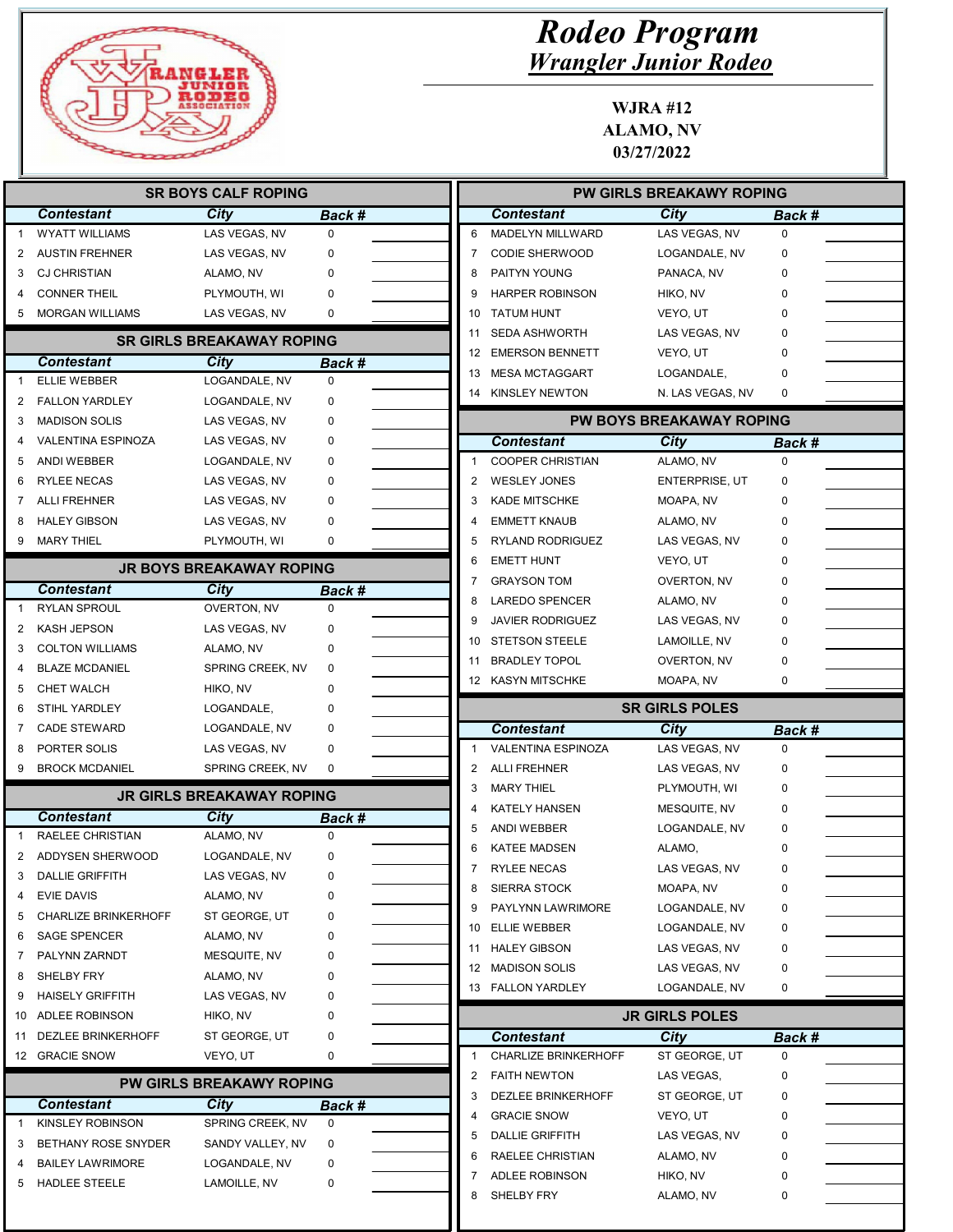

|    |                             | <b>JR GIRLS POLES</b>         |        |    |                        | <b>SR BOYS STEER STOPPING</b>      |                       |
|----|-----------------------------|-------------------------------|--------|----|------------------------|------------------------------------|-----------------------|
|    | <b>Contestant</b>           | City                          | Back # |    | <b>Contestant</b>      | City                               | Back #                |
| 9  | <b>SAGE SPENCER</b>         | ALAMO, NV                     | 0      |    | <b>MORGAN WILLIAMS</b> | LAS VEGAS, NV                      | $\mathbf 0$           |
| 10 | PALYNN ZARNDT               | MESQUITE, NV                  | 0      | 2  | <b>CJ CHRISTIAN</b>    | ALAMO, NV                          | 0                     |
| 11 | <b>HAISELY GRIFFITH</b>     | LAS VEGAS, NV                 | 0      | 3  | <b>CONNER THEIL</b>    | PLYMOUTH, WI                       | 0                     |
|    | 12 EVIE DAVIS               | ALAMO, NV                     | 0      |    | <b>CARLOS BASPOLI</b>  | ALAMO, NV                          | 0                     |
| 13 | <b>WILOW LAWRIMORE</b>      | LOGANDALE, NV                 | 0      | 5  | <b>WYATT WILLIAMS</b>  | LAS VEGAS, NV                      | $\mathbf 0$           |
|    | 14 ADDYSEN SHERWOOD         | LOGANDALE, NV                 | 0      | 6  | <b>HUNTER FRY</b>      | ALAMO, NV                          | $\mathbf 0$           |
|    |                             | <b>PW GIRLS POLES</b>         |        | 7  | <b>LUKE THIEL</b>      | PLYMOUTH, WI                       | $\mathbf 0$           |
|    | <b>Contestant</b>           | City                          | Back # | 8  | <b>LEVI NECAS</b>      | LAS VEGAS, NV                      | $\mathbf 0$           |
|    | <b>HADLEE STEELE</b>        | LAMOILLE, NV                  | 0      | 9  | <b>AUSTIN FREHNER</b>  | LAS VEGAS, NV                      | 0                     |
| 2  | <b>CODIE SHERWOOD</b>       | LOGANDALE, NV                 | 0      |    |                        | <b>JR BOYS STEER STOPPING</b>      |                       |
| 3  | <b>MESA MCTAGGART</b>       | LOGANDALE,                    | 0      |    | <b>Contestant</b>      | City                               | Back #                |
|    | PAITYN YOUNG                | PANACA, NV                    | 0      |    | <b>BROCK MCDANIEL</b>  | SPRING CREEK, NV                   | $\mathbf 0$           |
| 5  | <b>EMERSON BENNETT</b>      | VEYO, UT                      | 0      | 2  | <b>COLTON WILLIAMS</b> | ALAMO, NV                          | $\mathbf 0$           |
| 7  | <b>ASPYN TOM</b>            | OVERTON, NV                   |        | 3  | <b>KASH JEPSON</b>     | LAS VEGAS, NV                      | $\mathbf 0$           |
| 8  | <b>SEDA ASHWORTH</b>        | LAS VEGAS, NV                 | 0      | 4  | <b>CHET WALCH</b>      | HIKO, NV                           | 0                     |
| 9  | <b>KINSLEY ROBINSON</b>     | SPRING CREEK, NV              | 0      | 5  | PORTER SOLIS           | LAS VEGAS, NV                      | $\mathbf 0$           |
| 10 | <b>HARPER ROBINSON</b>      | HIKO, NV                      | 0      | 6  | PRESTON YOUNG          | PANACA, NV                         | 0                     |
| 11 | <b>TATUM HUNT</b>           | VEYO, UT                      | 0      |    | <b>CADE STEWARD</b>    | LOGANDALE, NV                      | 0                     |
|    | 12 BETHANY ROSE SNYDER      | SANDY VALLEY, NV              | 0      |    | <b>BLAZE MCDANIEL</b>  | SPRING CREEK, NV                   | $\mathbf 0$           |
|    | 13 KINSLEY NEWTON           | N. LAS VEGAS, NV              | 0      | g  | RYLAN SPROUL           | <b>OVERTON, NV</b>                 | $\mathbf 0$           |
| 14 | <b>MADELYN MILLWARD</b>     | LAS VEGAS, NV                 | 0      | 10 | <b>STIHL YARDLEY</b>   | LOGANDALE,                         | 0                     |
|    | 15 BAILEY LAWRIMORE         | LOGANDALE, NV                 | 0      |    |                        |                                    |                       |
|    |                             | <b>JR BOYS TEAM ROPING</b>    |        |    | <b>Contestant</b>      | <b>SR BOYS TEAM ROPING</b><br>City |                       |
|    | <b>Contestant</b>           | City                          | Back # | 1  | <b>CARLOS BASPOLI</b>  | ALAMO, NV                          | Back #<br>$\mathbf 0$ |
|    | <b>BLAZE MCDANIEL</b>       | SPRING CREEK, NV              | 0      | 2  | <b>WYATT WILLIAMS</b>  | LAS VEGAS, NV                      | 0                     |
| 2  | <b>CADE STEWARD</b>         | LOGANDALE, NV                 | 0      | 3  | <b>LUKE THIEL</b>      | PLYMOUTH, WI                       | 0                     |
| 3  | <b>COLTON WILLIAMS</b>      | ALAMO, NV                     | 0      |    | <b>LEVI NECAS</b>      | LAS VEGAS, NV                      | 0                     |
| 4  | PORTER SOLIS                | LAS VEGAS, NV                 | 0      | 5  | HUNTER FRY             | ALAMO, NV                          | 0                     |
| 5  | <b>CHET WALCH</b>           | HIKO, NV                      | 0      | 6  | <b>CJ CHRISTIAN</b>    | ALAMO, NV                          | $\mathbf 0$           |
| 6  | <b>BROCK MCDANIEL</b>       | SPRING CREEK, NV              | 0      | 7  | <b>AUSTIN FREHNER</b>  | LAS VEGAS, NV                      | $\mathbf 0$           |
|    | <b>RYLAN SPROUL</b>         | OVERTON, NV                   | 0      | 8  | <b>CONNER THEIL</b>    | PLYMOUTH, WI                       | $\mathbf 0$           |
| 8  | STIHL YARDLEY               | LOGANDALE,                    | 0      | g  | <b>MORGAN WILLIAMS</b> | LAS VEGAS, NV                      | $\mathbf 0$           |
| 9  | KASH JEPSON                 | LAS VEGAS, NV                 | 0      |    |                        |                                    |                       |
|    | 10 PRESTON YOUNG            | PANACA, NV                    | 0      |    |                        | <b>SR GIRLS TEAM ROPING</b>        |                       |
|    |                             |                               |        |    | <b>Contestant</b>      | <b>City</b>                        | Back #                |
|    |                             | <b>JR GIRLS TEAM ROPING</b>   |        | 1  | <b>MARY THIEL</b>      | PLYMOUTH, WI                       | 0                     |
|    | <b>Contestant</b>           | <b>City</b>                   | Back # | 2  | <b>MADISON SOLIS</b>   | LAS VEGAS, NV                      | 0                     |
|    | <b>CHARLIZE BRINKERHOFF</b> | ST GEORGE, UT                 | 0      | 3  | ELLIE WEBBER           | LOGANDALE, NV                      | 0                     |
| 2  | <b>HAISELY GRIFFITH</b>     | LAS VEGAS, NV                 | 0      |    | <b>FALLON YARDLEY</b>  | LOGANDALE, NV                      | 0                     |
| 3  | <b>GRACIE SNOW</b>          | VEYO, UT                      | 0      | 5  | <b>ALLI FREHNER</b>    | LAS VEGAS, NV                      | 0                     |
| 4  | ADLEE ROBINSON              | HIKO, NV                      | 0      | 6  | VALENTINA ESPINOZA     | LAS VEGAS, NV                      | 0                     |
| 5  | RAELEE CHRISTIAN            | ALAMO, NV                     | 0      |    | ANDI WEBBER            | LOGANDALE, NV                      | 0                     |
| 6  | <b>SAGE SPENCER</b>         | ALAMO, NV                     | 0      |    |                        | <b>SR BOYS CHUTE DOGGING</b>       |                       |
| 7  | DEZLEE BRINKERHOFF          | ST GEORGE, UT                 | 0      |    | <b>Contestant</b>      | City                               | Back #                |
| 8  | <b>EVIE DAVIS</b>           | ALAMO, NV                     | 0      |    | <b>AUSTIN FREHNER</b>  | LAS VEGAS, NV                      | 0                     |
| 9  | SHELBY FRY                  | ALAMO, NV                     | 0      | 2  | HUNTER FRY             | ALAMO, NV                          | 0                     |
|    | 10 DALLIE GRIFFITH          | LAS VEGAS, NV                 | 0      | 3  | <b>CJ CHRISTIAN</b>    | ALAMO, NV                          | 0                     |
|    |                             | <b>SR BOYS STEER STOPPING</b> |        | 4  | <b>WYATT WILLIAMS</b>  | LAS VEGAS, NV                      | 0                     |
|    | <b>Contestant</b>           | <b>City</b>                   | Back # |    |                        |                                    |                       |
|    |                             |                               |        |    |                        |                                    |                       |